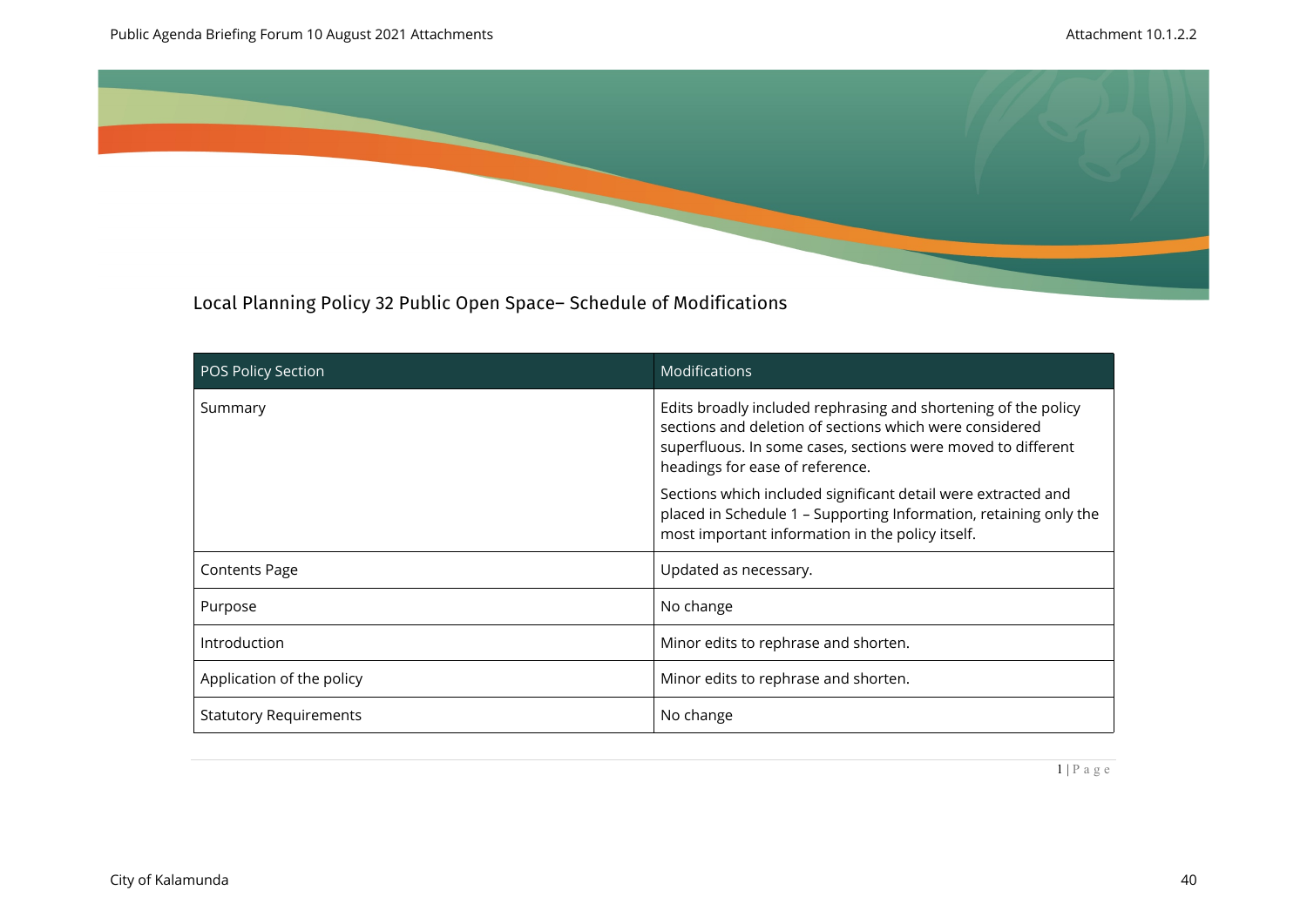| Relationship to POS Strategy/Policy/Local Planning Scheme No. 3      | Minor edits to rephrase and shorten.                                                                                                                                                                        |
|----------------------------------------------------------------------|-------------------------------------------------------------------------------------------------------------------------------------------------------------------------------------------------------------|
| Relationship to other State Planning/Development Control<br>Policies | No change                                                                                                                                                                                                   |
| Policy Objectives                                                    | Objective b) Establish clear lines of responsibility for the provision<br>and ongoing maintenance of POS - deleted as considered<br>addressed in policy provisions.<br>Minor edits to rephrase and shorten. |
| <b>Policy Statement</b>                                              | Minor edits to rephrase and shorten. No change to policy intent.                                                                                                                                            |
| POS Requirements at Subdivision                                      |                                                                                                                                                                                                             |
| <b>Unrestricted POS</b>                                              | Rephrased and shortened, some detail relocated to definitions<br>section. Moved to section following Allocation, Distribution and<br>Design of POS.                                                         |
| <b>Restricted POS</b>                                                | Combined with unrestricted POS section.                                                                                                                                                                     |
| Cash-in-lieu                                                         | Table 1 moved to earlier in document with minor reformatting.                                                                                                                                               |
| Expenditure of Cash in lieu funds                                    | Relevant sections relocated to other heading in the policy and<br>reference to state planning policy and approval of Minister<br>retained.                                                                  |
|                                                                      | Table 1 summary guide to POS provision moved to earlier section<br>of document.                                                                                                                             |
|                                                                      | Figure 1 flowchart deleted as considered covered by policy<br>provisions.                                                                                                                                   |

 $2 | P a g e$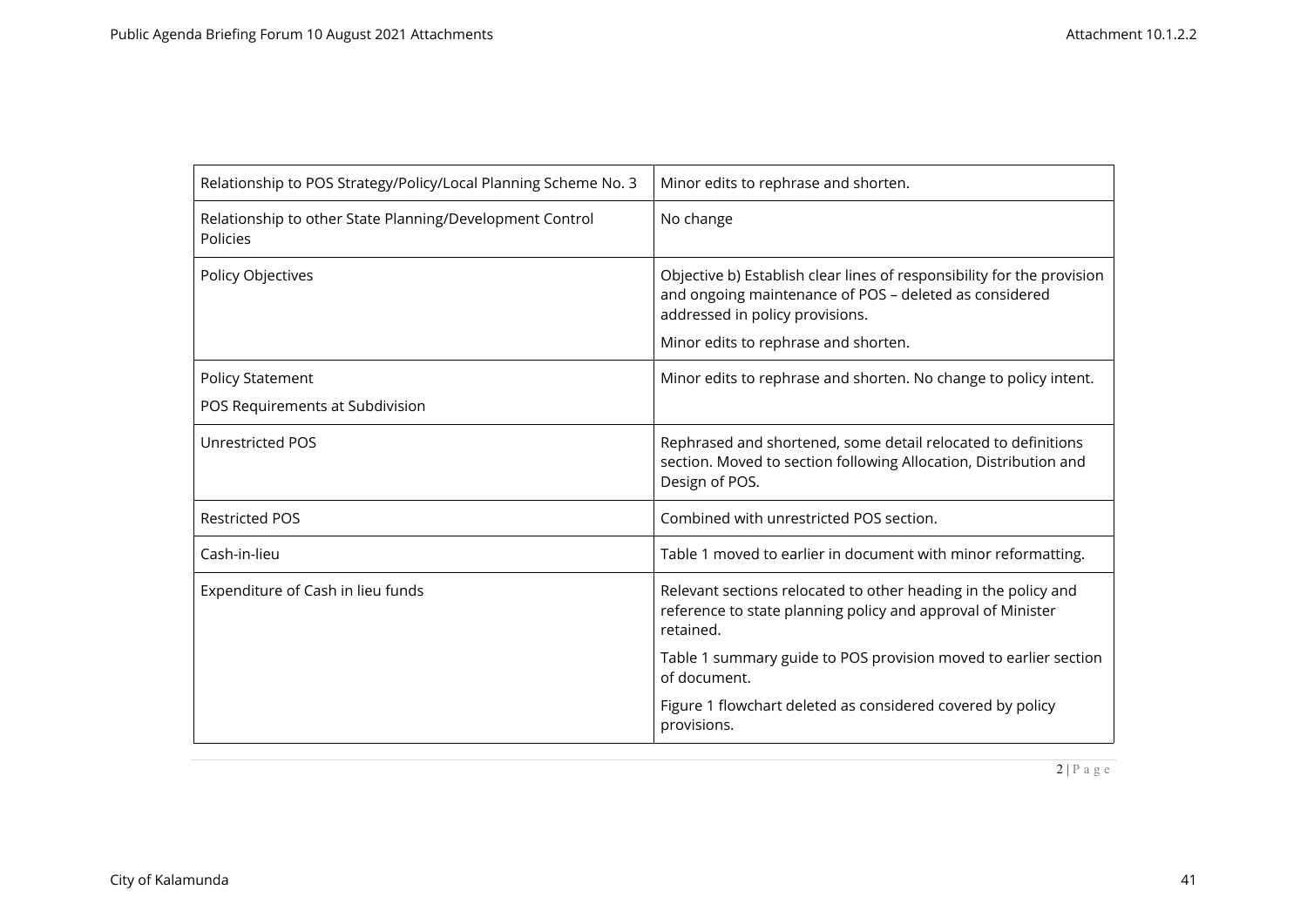|                                    | Process description moved to Schedule 1 - Supporting<br>Information.                                                                                                                                |
|------------------------------------|-----------------------------------------------------------------------------------------------------------------------------------------------------------------------------------------------------|
| <b>Information Required</b>        | Minor edits to rephrase and shorten. Moved to Schedule 1 -<br>Supporting Information.<br>WAPC standard condition removed as may be subject to change.                                               |
| Allocation and Distribution of POS | Minor edits to delete, rephrase and shorten.<br>Table 2 added which summarises minimum size for POS types.                                                                                          |
| Exceptions                         | Deleted as considered covered by other policy provisions.                                                                                                                                           |
| Sport POS                          | Minor edits to delete, rephrase and shorten. Criteria moved to<br>Schedule 1 - Supporting Information                                                                                               |
| Nature POS                         | Heading changed to Environmental Conservation POS to align<br>with Draft Local Biodiversity Strategy.<br>Minor edits to rephrase and shorten, or sections relocated to<br>other headings as needed. |
| <b>Recreation POS</b>              | Minor edits to rephrase and shorten.                                                                                                                                                                |
| <b>Community Purpose Sites</b>     | Minor edits to rephrase and shorten.                                                                                                                                                                |
| Urban Water management             | Minor edits to rephrase and shorten.<br>Turf section added as relates to water licenses for irrigation.                                                                                             |
| Drainage Management Area           | Combined within the Urban Water Management section.                                                                                                                                                 |

3 | P a g e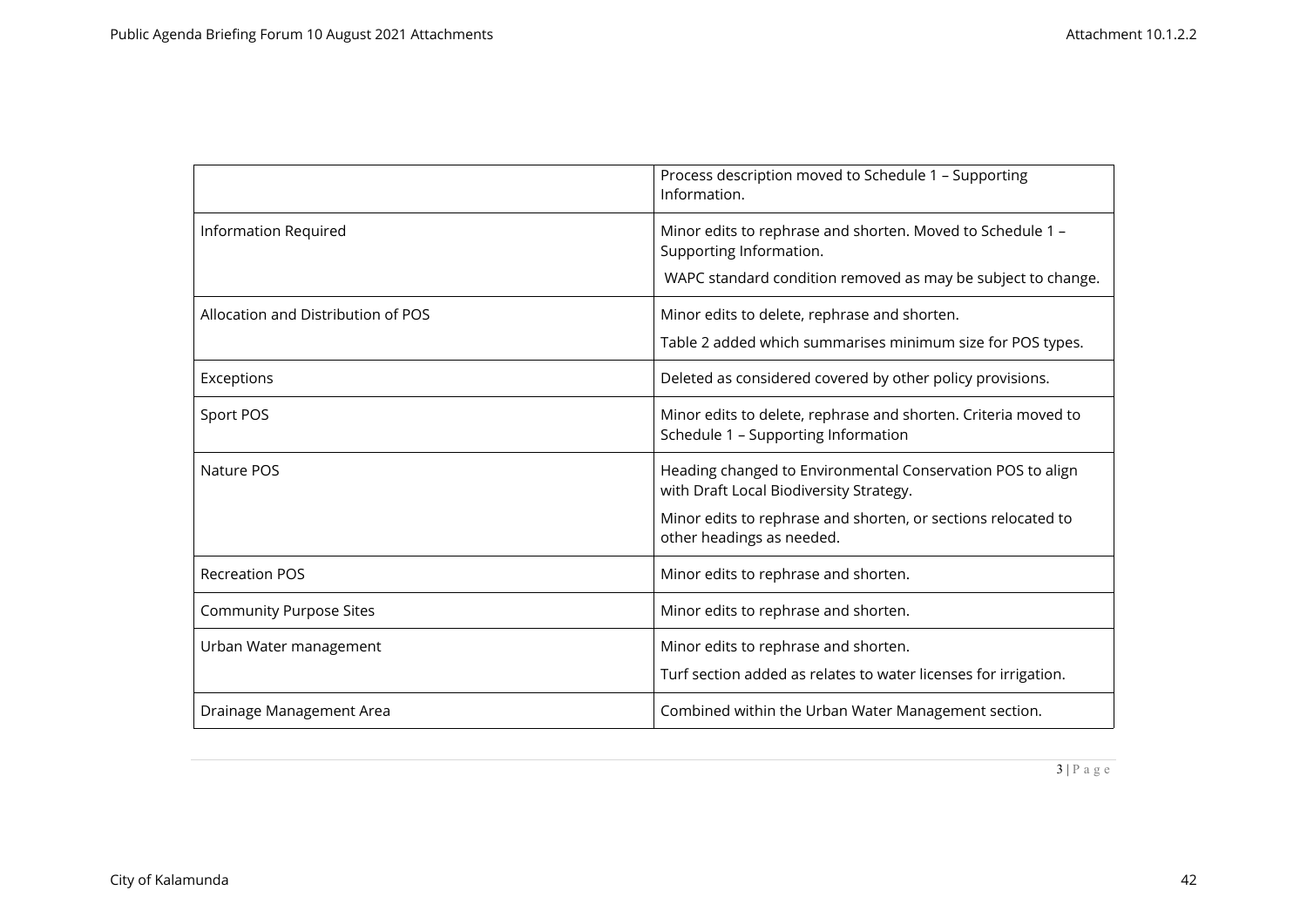| Unacceptable drainage outcomes               | Minor edits to rephrase and shorten.                                                                                                                                                                                                                          |
|----------------------------------------------|---------------------------------------------------------------------------------------------------------------------------------------------------------------------------------------------------------------------------------------------------------------|
| Location and Design of POS                   | Minor edits to rephrase and criteria moved to Schedule 1 -<br>Supporting Information.                                                                                                                                                                         |
| Co-location of POS with School Sites         | Minor edits to rephrase and shorten. Criteria moved to Schedule<br>1 - Supporting Information                                                                                                                                                                 |
| Design of POS                                | Minor edits to rephrase and criteria moved to Schedule 1 -<br>Supporting Information.                                                                                                                                                                         |
| Sport POS Design                             | Combined under Sport POS heading and criteria moved to<br>Schedule 1 - Supporting Information.                                                                                                                                                                |
| Development of POS                           | Minor edits to rephrase and shorten.                                                                                                                                                                                                                          |
|                                              | Sentence added which reads "No clearing of vegetation or other<br>works are to occur within an area of public open space or road<br>reserve until the City has granted approval for the subdivisional<br>working drawings and associated landscaping plans. " |
| Development, Maintenance and Handover of POS | Minor edits to rephrase and shorten.                                                                                                                                                                                                                          |
| Consultation                                 | Minor edits to rephrase and shorten.                                                                                                                                                                                                                          |
| Matters to be considered                     | Deleted as considered addressed by Statutory Requirements<br>section.                                                                                                                                                                                         |
| Definitions                                  | Minor edits to rephrase.                                                                                                                                                                                                                                      |

 $\boxed{4 | P a g e}$